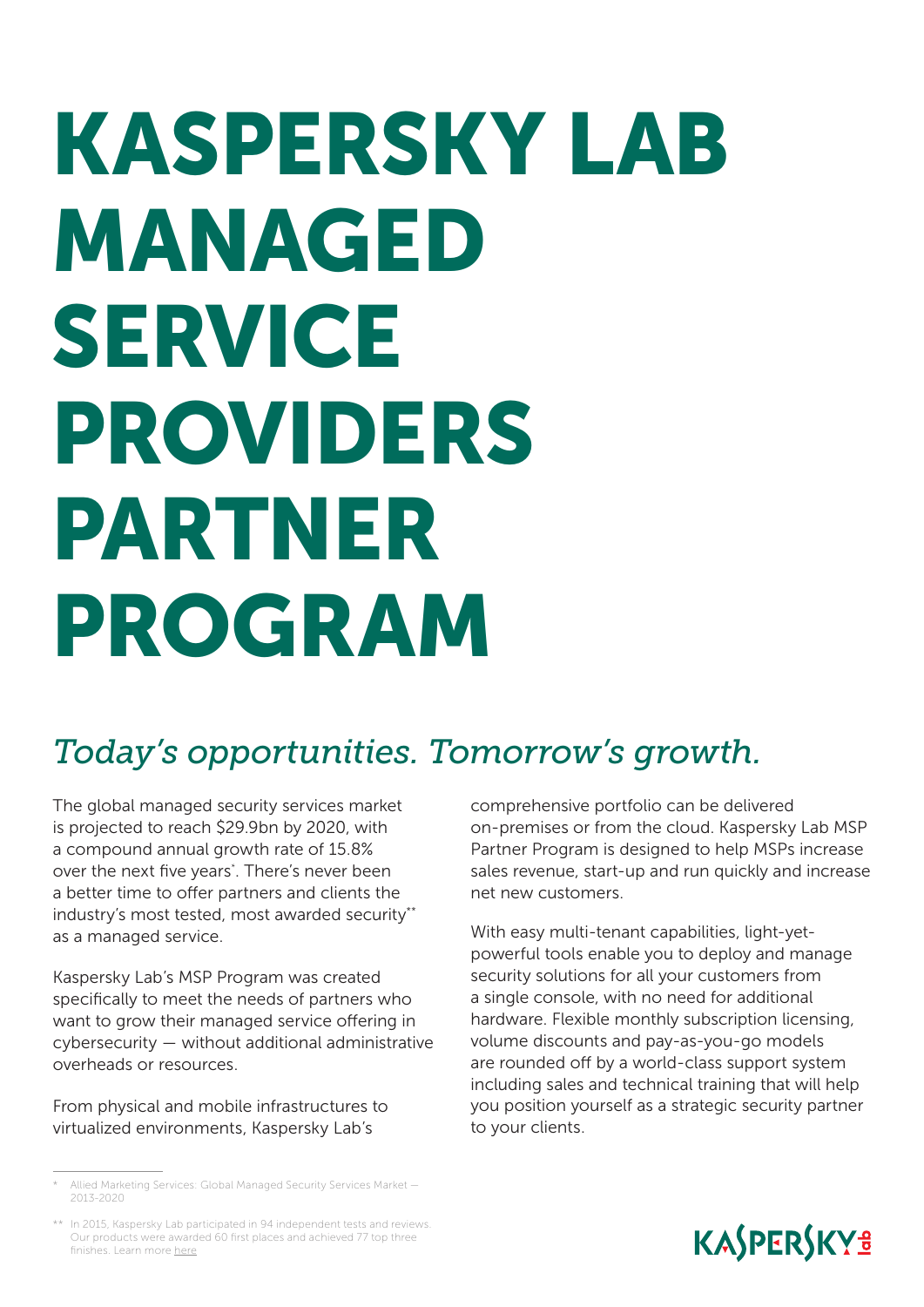# KASPERSKY LAB MSP PROGRAM

## KASPERSKY LAB SECURITY PORTFOLIO FOR MSP PARTNERS

Our security portfolio for MSPs includes flexible, powerful tools to secure, monitor and manage customer infrastructure — all from a single, easy-to-manage console. Deliver the next generation of cybersecurity solutions to your customers' physical and virtual infrastructure, on-premises or from the cloud.



- > Multi-tenant Console
- > Mobile Security
- > Web and Device Controls
- Application Controls and whitelisting<sup>\*</sup>
- > File Server Protection
- > HIPS and Personal Firewall
- > System Watcher
- > Automatic Exploit Prevention
- Cloud-Based Protection
- > Heuristic Scanning
- > Protection from known, unknown and advanced threats

Extend your managed service offerings with new\* security services built on Kaspersky Lab products:



#### Kaspersky Endpoint Security Cloud

delivers protection that's quick to roll out, easy to run and requires no additional hardware investment. Manage

security for multiple endpoints, mobile devices and file servers remotely, from anywhere, with our web-based cloud console. Default security policies developed by Kaspersky Lab experts provide immediate protection while the centralized console gives flexible, simple administration capabilities. All you have to do to get started with Kaspersky Endpoint Security Cloud is register. No additional or new security tasks to manage — you're up and running in minutes, protected immediately.



Kaspersky Endpoint Security for Business protects businesses of all sizes from known, unknown and advanced threats. Cloud-assisted protection

with real-time threat intelligence combines with Automatic Exploit Prevention, powerful web, application and device controls and industryleading anti-malware to provide multi-layered

defense against the most sophisticated threats. Scaling is simplified through our single, easy to use console — Kaspersky Security Center — while flexible monthly licensing ensures your security can scale with your business needs.



#### Kaspersky Security for Virtualization

is a flexible solution with multitenancy support that delivers both protection and performance to virtual

infrastructures and supports tight integration with major platforms. For virtual environments it's essential that security solutions deliver the correct balance of protection and efficiency. This enables service providers to manage client risks without diluting the benefits. In addition to its ongoing support for VMware vShield and VMware vCNS, Kaspersky Security for Virtualization is fully supports NSX technology. VMware NSX represents a new vision of how virtualization security can be achieved; while it still enables effective file scanning, it delivers additional capabilities, including advanced network security, flexible reconfiguration and micro-segmentation.



Application control and whitelisting supported in on-premises products only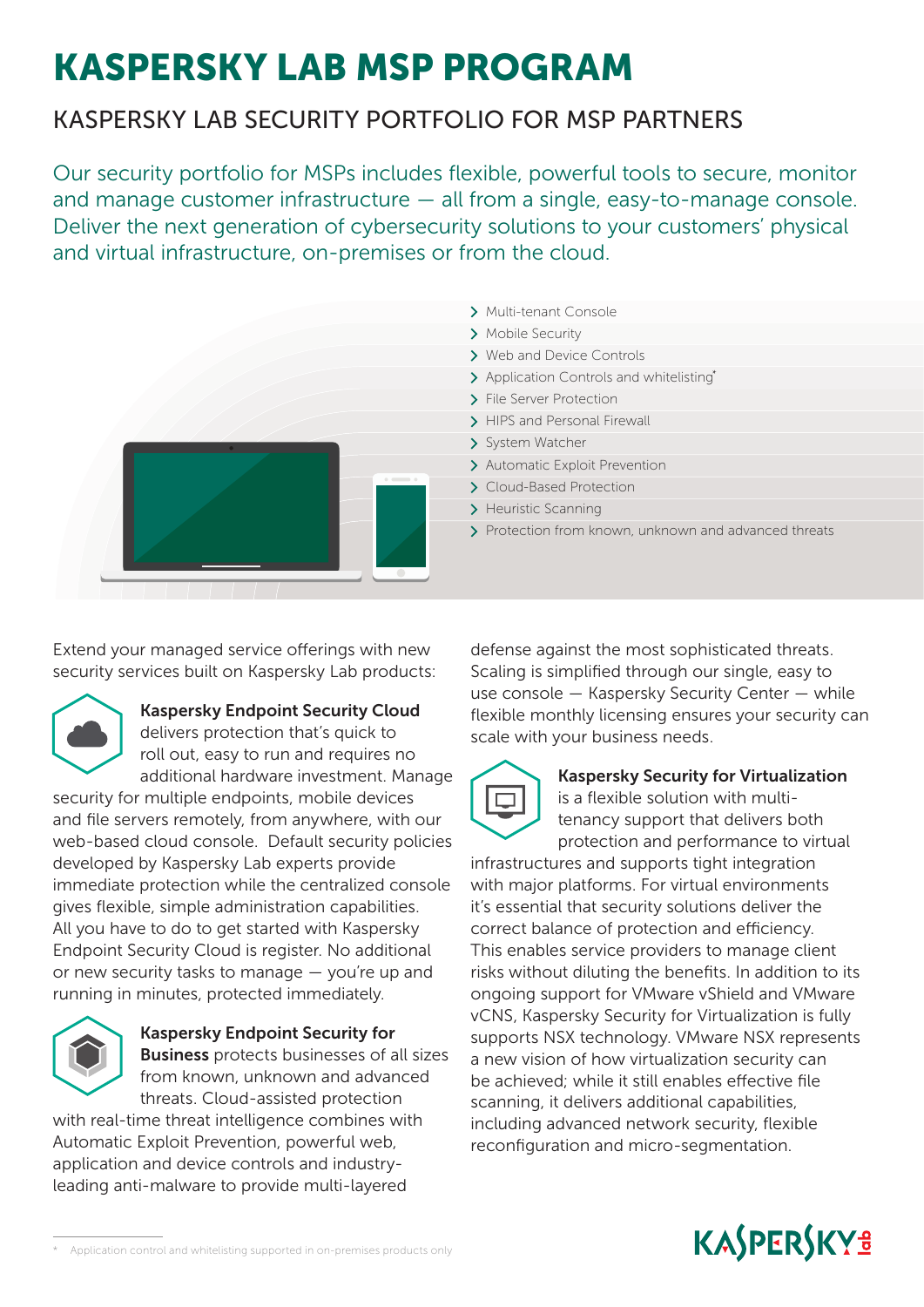# KASPERSKY LAB MSP PROGRAM

## KL MSP PROGRAM BENEFITS FOR OUR PARTNERS

Created especially for MSPs. We understand your needs and are always open to hearing from you. We're committed to helping you increase sales revenue and improve service utilization rates.

Flexible licensing options allow you to choose a monthly subscription option or pay-as-you-go. Alternatively, use annual licenses and pay less if you have long-term contracts with customers. Because you own the product license, there's no need to spend time administrating contract renewals with customers — extending licenses is easy, no special action is required.

Increase sales revenues with volume based discounts — the more customers you have, the less you pay. Pricing depends on the total number of nodes of all customers. Sell more, gain bigger discounts.

Be efficient and grow your client base without needing to hire additional engineers. With builtin best practices that drive operational efficiency, you'll improve your tech-to-device ratio and boost your bottom line. Be more scalable and protect more endpoints with fewer headaches.

Improved usability. Starting with Kaspersky Endpoint Security Cloud, Kaspersky Lab focuses on ease of use for security solutions. To make use scenarios as short and simple as possible, our design and usability specialists are closely involved in product development. By optimizing ease of use, we simplify the daily routine of IT administrators.

Fast start with Sales and Technical security training. Position your business as a strategic security partner with customer education — we'll guide you. Access trial licenses to test and prove the quality of our solutions.

Become an SLA legend and build trusting relationships with customers by providing first line support. Kaspersky Lab standard and premium support options mean you'll always have access to fast resolution on critical issues, 24/7. 5 premium support incidents are included with the MSP program. You can always purchase more premium incidents.

ZZ.

*Thank you for considering our MSP Partner Program! Through our focus, foresight, innovation, implementation and dedication, we develop and deliver security solutions that set the standard in managed security. We want you to achieve business success by working with us as profit partners, and we believe you'll benefit from the program we've assembled for you! Happy selling!*

- Eugene Kaspersky

#### Access partner sales and marketing materials,

including Kaspersky partner logo, email templates, sales guide and trainings, presentations and product collateral to help you sell your services to existing customers and increase net-new base.

#### Integration with Remote Monitoring Management and Professional Service Automation systems.

We know that integration with RMM and PSA tools is critical for your daily operations to automate ticketing, systems management and billing. That's why Kaspersky Lab is integrating with the most popular tools on the market: ConnectWise and LabTech. Integration is scheduled for the beginning of next year.